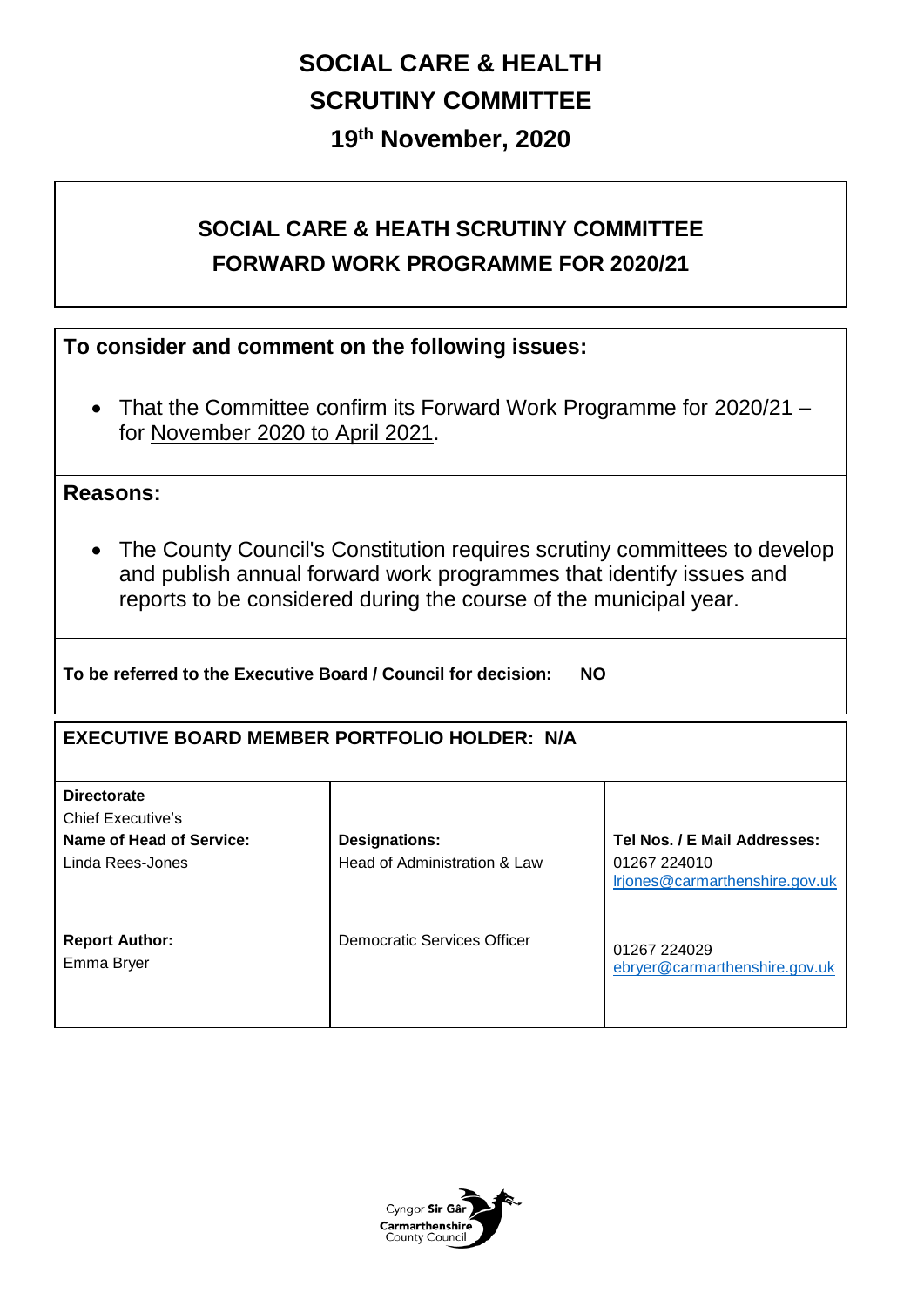# **SOCIAL CARE & HEALTH SCRUTINY COMMITTEE 19th November, 2020**

# **Social Care & Heath Scrutiny Committee Forward Work Programme for 2020/21**

#### **Purpose of the Forward Work Programme**

Article 6.2 of the County Council's Constitution states that: *"Each scrutiny committee is required to develop and publish an annual forward work programme, identifying issues and reports to be considered during the course of a municipal year".* 

The development of a work programme:

- Provides an opportunity for members to determine the priority issues to be considered by their scrutiny committee over the course of the next year.
- Provides a focus for both officers and members and is a vehicle for communicating the work of the Committee to the public. The programme (see attached report) will be published on the council's website [www.carmarthenshire.gov.uk/scrutiny](http://www.carmarthenshire.gov.uk/scrutiny) and it will be updated on a quarterly basis.
- Ensures agreement of provisional agendas for scheduled scrutiny meetings within the council diary. The Programme is a flexible document that can be amended to reflect additional meetings and agenda items during the course of the year.

The draft Forward Work Programme includes statutory and annual reports as well as those reports requested by the Committee during the course of previous meetings.

**DETAILED REPORT ATTACHED ? YES** 

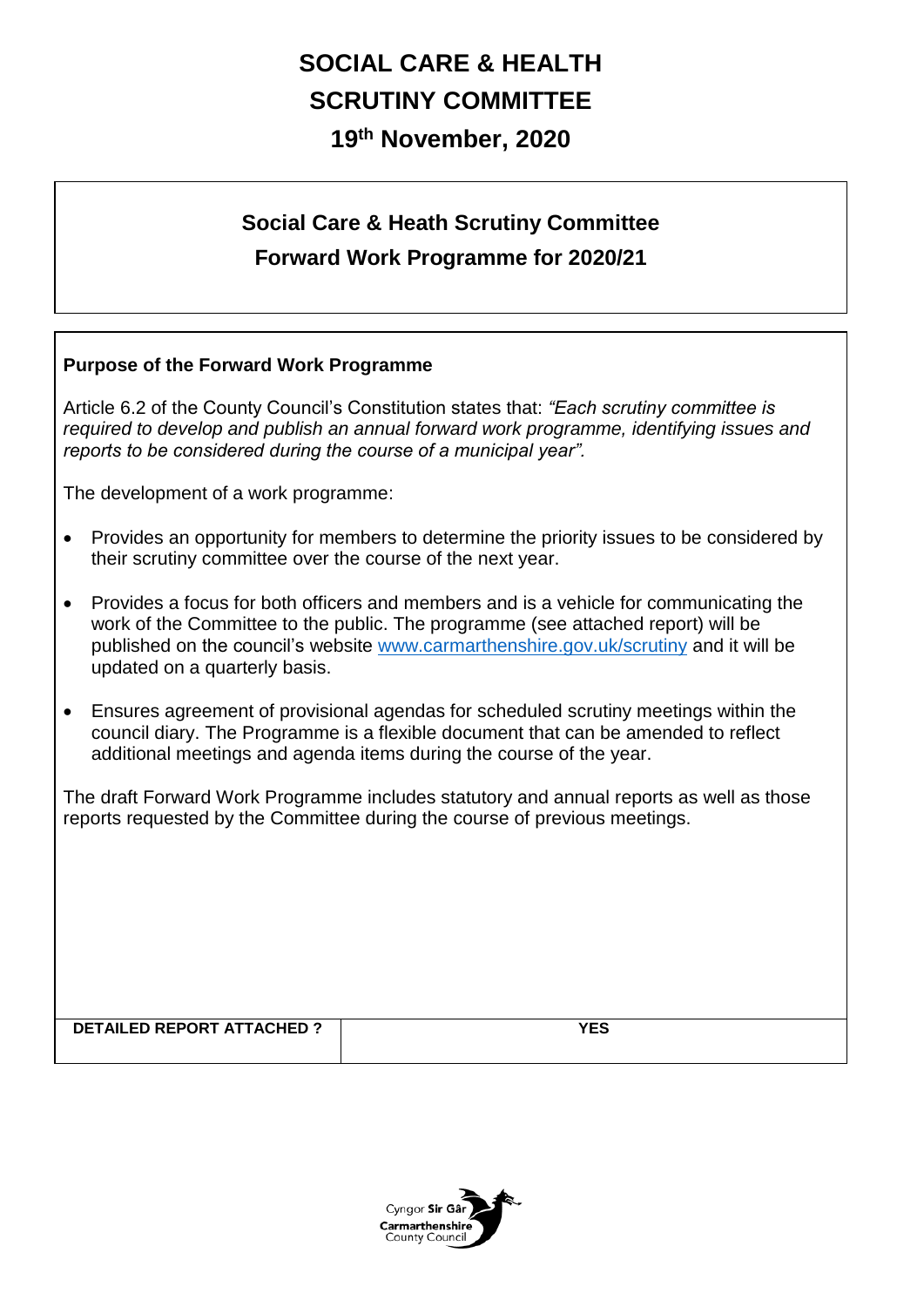## **IMPLICATIONS**

**I confirm that other than those implications which have been agreed with the appropriate Directors / Heads of Service and are referred to in detail below, there are no other implications associated with this report :**

**Signed: Linda Rees-Jones Head of Administration & Law** 

| Policy, Crime<br>& Disorder<br>and<br><b>Equalities</b> | Legal      | Finance     | <b>ICT</b>  | <b>Risk</b><br>Management<br><b>Issues</b> | Staffing<br>Implications | Physical<br>Assets |
|---------------------------------------------------------|------------|-------------|-------------|--------------------------------------------|--------------------------|--------------------|
| <b>YES</b>                                              | <b>YES</b> | <b>NONE</b> | <b>NONE</b> | <b>NONE</b>                                | <b>NONE</b>              | <b>NONE</b>        |

**1. Policy, Crime & Disorder and Equalities** – In line with requirements of the County Council's Constitution.

**2. Legal -** In line with requirements of the County Council's Constitution.

## **CONSULTATIONS**

**I confirm that the appropriate consultations have taken in place and the outcomes are as detailed below**

**Linda Rees-Jones Head of Administration & Law** 

**1.Local Member(s) -** N/A

**2.Community / Town Council -** N/A

**3.Relevant Partners -** N/A

**4.Staff Side Representatives and other Organisations -** N/A

| <b>EXECUTIVE BOARD PORTFOLIO</b><br><b>HOLDER(S) AWARE/CONSULTED</b> | <b>NO</b> |
|----------------------------------------------------------------------|-----------|
|----------------------------------------------------------------------|-----------|